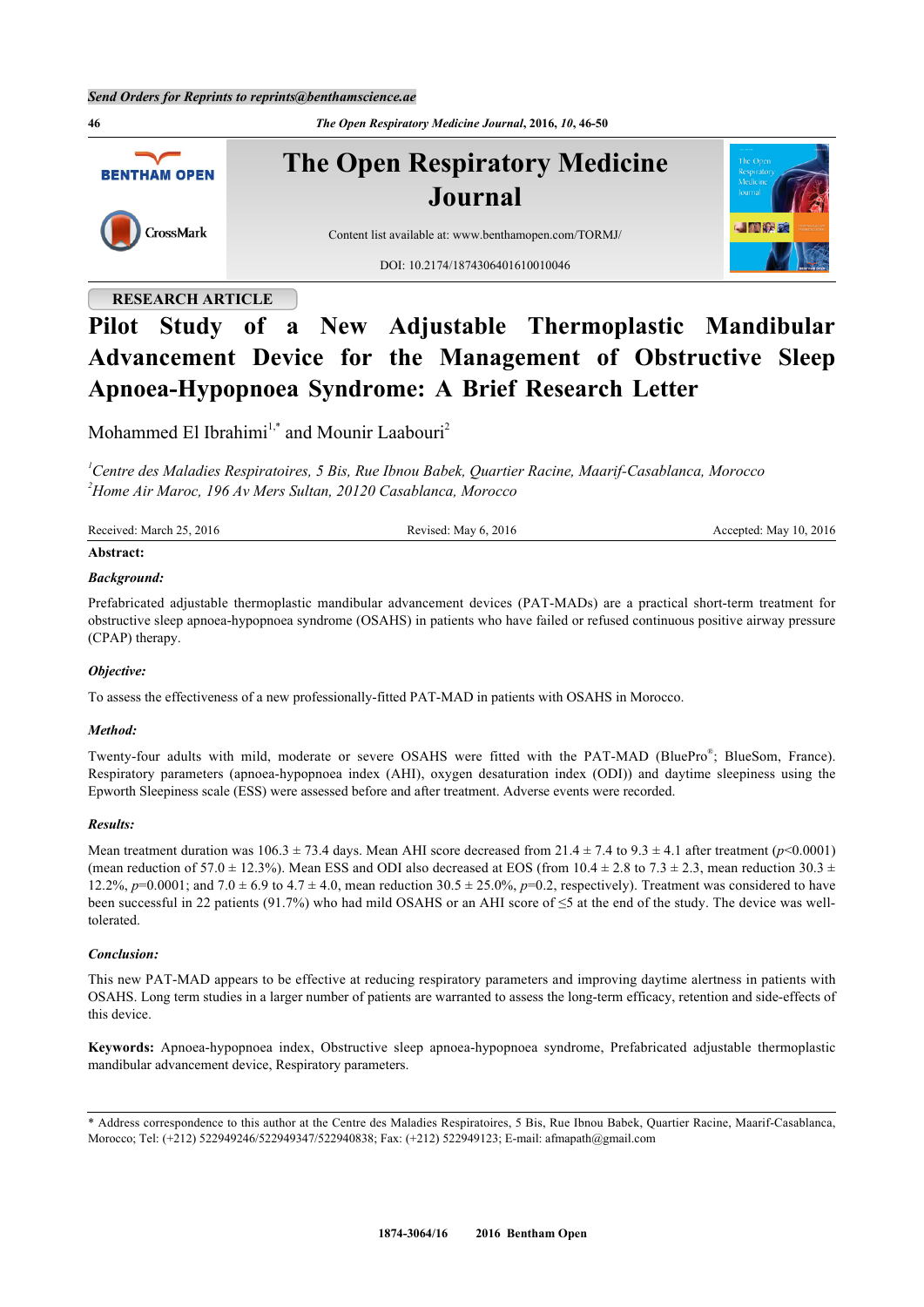# **INTRODUCTION**

Continuous positive airway pressure (CPAP) is the gold standard treatment for moderate to severe obstructive sleep apnoea-hypopnoea syndrome (OSAHS) [[1](#page-3-0) - [3](#page-3-1)]. Maintenance of upper airway patency during sleep can also be achieved using a mandibular advancement device (MAD). Prefabricated adjustable thermoplastic MADs (PAT-MADs) are a practical short-term treatment for OSAHS in patients who have failed or refused CPAP therapy [[4](#page-3-2) - [7\]](#page-3-3). Custom-made MADs have been shown to achieve higher rates of improvement and OSAHS cure than prefabricated MADs due to compliance failure with prefabricated devices, mainly caused by insufficient overnight retention [\[8](#page-3-4), [9](#page-4-0)]. However custom-made devices have the disadvantage of higher cost[[8](#page-3-4)] and a delay in treatment while the device is manufactured.

Our purpose was to describe the changes in respiratory parameters (apnoea-hypopnoea index (AHI), oxygen desaturation index (ODI)) and Epworth Sleepiness Scale (ESS) in Moroccan patients with OSAHS after treatment with a new retentive PAT-MAD.

#### **MATERIALS AND METHODS**

Twenty-four adults (20 male; mean age  $48.6 \pm 9.3$  years) with mild, moderate or severe OSAHS diagnosed by polysomnography (PSG) and poor compliance or rejection of CPAP were enrolled. Exclusion criteria included: dental syndrome (*i.e.* propulsion <6 mm), dental/peridontal disease/caries, heavily restored dentition, insufficient number of teeth, temporomandibular joint (TMJ) disorder, significant tooth wear, non-retentive teeth, poor oral hygiene or inadequate mouth opening. As this was a prospective, observational, pilot study a sample size calculation was not performed and we considered that the recruitment of 20 or more patients would give reliable information. The study was approved by the local ethics committee and all patients gave their written informed consent.

<span id="page-1-0"></span>Each patient was fitted with the PAT-MAD (BluePro® ; BlueSom, France; Fig. (**[1](#page-1-0)**) by their dental practitioner Subsequent PAT-MAD adjustments were made by the patient according to the manufacturer's instructions until snoring ceased or decreased and there was maximum comfortable advancement.



Fig. (1). BluePro<sup>®</sup> prefabricated adjustable thermoplastic mandibular advancement device.

AHI score [\[10\]](#page-4-1) for each patient was measured by PSG at inclusion and at the end of the study (EOS). Severity of OSAHS was defined by AHI score as: mild=AHI <15; moderate=AHI 15–29; or severe=AHI ≥30. Successful treatment was defined as a  $\geq 50\%$  reduction in AHI to mild OSAHS, or a reduction in AHI to  $\leq 5/h$ . ODI score [[11](#page-4-2)] was also measured at inclusion and EOS by nocturnal oximetry and daytime sleepiness was measured using a patient selfquestionnaire and the ESS scale [\[12](#page-4-3)].

Five items relating to the efficacy and acceptance of the device (snoring, comfort, TMJ pain, dental pain, satisfaction; each on a scale of 0-10) and five items relating to device use (retention, frequency of use (h/night and nights/week), number of advancements made and acceptance of the device long-term) were also recorded at EOS using a patient self-questionnaire. All adverse events (AEs) that occurred during use of the PAT-MAD were recorded.

#### <span id="page-1-1"></span>**RESULTS**

The demographic and clinical characteristics of the study population at inclusion are shown in Table **[1](#page-1-1)**.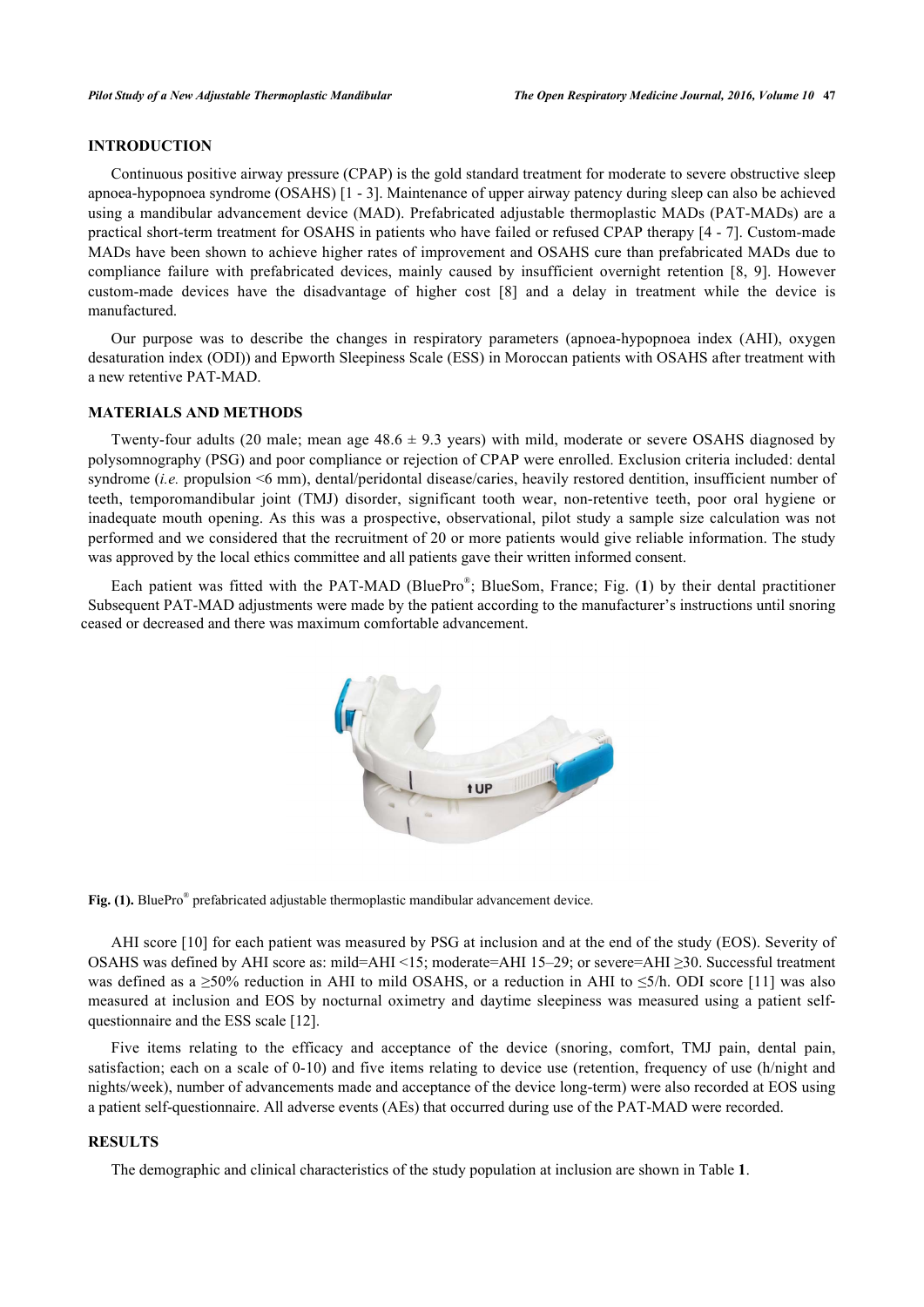| Table 1. Demographic and clinical characteristics of the study population fitted with the prefabricated adjustable |  |  |  |  |  |  |
|--------------------------------------------------------------------------------------------------------------------|--|--|--|--|--|--|
| thermoplastic mandibular advancement device (PAT-MAD).                                                             |  |  |  |  |  |  |

| Characteristic                              |                  |
|---------------------------------------------|------------------|
|                                             | $(N=24)$         |
| Sex (male)                                  | 20 (83.3%)       |
| Age (years)*                                | $48.6 \pm 9.3$   |
| BMI (kg/m)                                  | $26.0 \pm 2.5$   |
| <b>Previous treatment</b>                   |                  |
| Other MAD                                   | 18 (75%)         |
| <b>CPAP</b>                                 | 6(25%)           |
| Severity of OSAHS at inclusion              |                  |
| Mild                                        | 6(25%)           |
| Moderate                                    | 15 (62.5%)       |
| Severe                                      | 3(12.5%)         |
| Score at inclusion before using the PAT-MAD |                  |
| AHI                                         | $21.4 \pm 7.4$   |
| <b>ESS</b>                                  | $10.4 \pm 2.8$   |
| ODI                                         | $7.0 \pm 6.9$    |
| Follow-up (days)                            | $106.3 \pm 73.4$ |
| Use (days/week)                             | $5.6 \pm 1.7$    |
| Use (h/night)                               | $5.4 \pm 1.5$    |
| Number of mandibular advancements made      | $2.0 \pm 1.0$    |
| Score at EOS after using the PAT-MAD        |                  |
| AHI                                         | $9.3 \pm 4.1$    |
| <b>ESS</b>                                  | $7.3 \pm 2.3$    |
| ODI                                         | $4.7 \pm 4.0$    |

Data are expressed as  $n$  (%), or mean  $\pm$  standard deviation.

BMI: body-mass index; AHI: apnoea-hypopnoea index; ESS: Epworth sleepiness scale; ODI: oxygen desaturation index; OSAHS: obstructive sleep apnoea-hypopnoea syndrome; CPAP: continuous positive airway pressure; EOS: end of study.

\**n*=23.

The new PAT-MAD was effective at reducing respiratory parameters in patients with OSAHS, including three with severe disease, when used for a mean time of  $106.3 \pm 73.4$  days,  $5.6 \pm 1.7$  nights/week and  $5.4 \pm 1.5$  h/night. Mean AHI decreased significantly between inclusion and EOS (from 21.4  $\pm$  7.4 to 9.3  $\pm$  4.1; *p*<0.0001; mean reduction: 57.0  $\pm$ 12.3%) Fig. ([2A](#page-2-0)). Mean ESS also decreased significantly at EOS (from  $10.4 \pm 2.8$  to  $7.3 \pm 2.3$ ; *p*=0.0001; mean reduction:  $30.3 \pm 12.2\%$ ) Fig. ([2B](#page-2-0)). A non-significant reduction in mean ODI was observed at EOS (from 7.0  $\pm$  6.9 to  $4.7 \pm 4.0\%$ ;  $p=0.2$ ; mean reduction:  $30.5 \pm 25.0\%$  Fig. ([2C](#page-2-0)). Treatment was considered to have been successful in 22 patients (91.7%) who had mild OSAHS or an AHI score of  $\leq$ 5 at EOS. A mean of 2  $\pm$  1 advancements were made to the PAT-MAD during treatment.

<span id="page-2-0"></span>

**Fig. (2).** Mean scores  $(\pm SD)$  before and after treatment with the PAT-MAD.

The success rates in this study are compared favourably with the 65% and 68% success rates reported previously with another PAT-MAD [[6,](#page-3-5) [7\]](#page-3-3). No patient in the current study had problems with device retention confirming previous *in vitro* results which showed that this PAT-MAD possesses sufficient retention forces to resist initial jaw opening and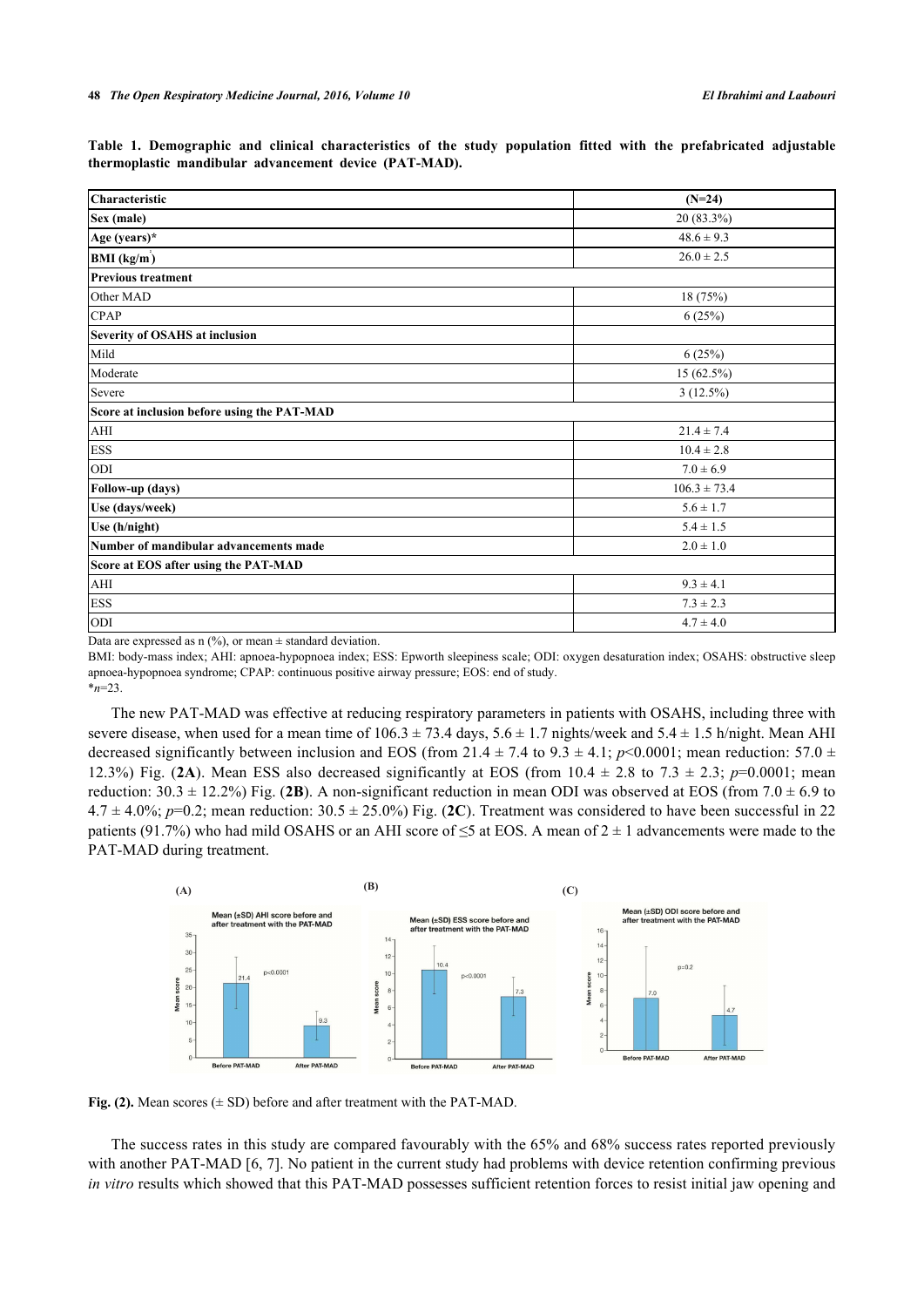probably full mouth opening [[13](#page-4-4)]. The device was well tolerated and only mild AEs were reported (mainly dry mouth (37.5%), toothache (37.5%) and TMJ discomfort (16.7%)).

## **CONCLUSION**

We conclude that this new PAT-MAD may be an effective short-term treatment for OSAHS, particularly in a resource-limited setting where custom-made devices are unavailable to many patients due to cost. Long term studies in a larger number of patients are warranted to assess the long-term efficacy, retention and side-effects of this device.

# **LIST OF ABBREVIATIONS**

| AE             | $=$ | Adverse event                                                        |
|----------------|-----|----------------------------------------------------------------------|
| AHI            | =   | Apnoea-hypopnoea index                                               |
| <b>CPAP</b>    | $=$ | Continuous positive airway pressure                                  |
| <b>EOS</b>     | $=$ | End of study                                                         |
| <b>ESS</b>     | $=$ | <b>Epworth Sleepiness Scale</b>                                      |
| <b>ODI</b>     | $=$ | Oxygen desaturation index                                            |
| <b>OSAHS</b>   | $=$ | Obstructive sleep apnoea-hypopnoea syndrome                          |
| <b>PAT-MAD</b> | $=$ | Prefabricated adjustable thermoplastic mandibular advancement device |
| <b>PSG</b>     | $=$ | Polysomnography                                                      |
| <b>TMJ</b>     | $=$ | Temporomandibular joint                                              |

# **CONFLICT OF INTEREST**

The authors confirm that this article content has no conflict of interest.

## **ACKNOWLEDGEMENTS**

The authors thank Newmed Publishing Services for support with the statistical analyses and writing of this letter. They also thank Dr Bernard Fleury of Saint Antoine Hospital, Paris, France, and Dr Roy Dookun of Cleveland House Dental Practice, Guernsey, for their comments on the final manuscript draft. BlueSom, France, provided the PAT-MADs free of charge.

#### **REFERENCES**

- <span id="page-3-0"></span>[1] Spicuzza L, Caruso D, Di Maria G. Obstructive sleep apnoea syndrome and its management. Ther Adv Chronic Dis 2015; 6(5): 273-85. [\[http://dx.doi.org/10.1177/2040622315590318\]](http://dx.doi.org/10.1177/2040622315590318) [PMID: [26336596](http://www.ncbi.nlm.nih.gov/pubmed/26336596)]
- [2] Kushida CA, Littner MR, Hirshkowitz M, *et al.* Practice parameters for the use of continuous and bilevel positive airway pressure devices to treat adult patients with sleep-related breathing disorders. Sleep 2006; 29(3): 375-80. [PMID: [16553024\]](http://www.ncbi.nlm.nih.gov/pubmed/16553024)
- <span id="page-3-1"></span>[3] Gordon P, Sanders MH. Sleep.7: positive airway pressure therapy for obstructive sleep apnoea/hypopnoea syndrome. Thorax 2005; 60(1): 68-75. [\[http://dx.doi.org/10.1136/thx.2003.007195](http://dx.doi.org/10.1136/thx.2003.007195)] [PMID: [15618587\]](http://www.ncbi.nlm.nih.gov/pubmed/15618587)
- <span id="page-3-2"></span>[4] Banhiran W, Kittiphumwong P, Assanasen P, Chongkolwatana C, Metheetrairut C. Adjustable thermoplastic mandibular advancement device for obstructive sleep apnea: outcomes and practicability. Laryngoscope 2014; 124(10): 2427-32. [\[http://dx.doi.org/10.1002/lary.24607](http://dx.doi.org/10.1002/lary.24607)] [PMID: [24458949\]](http://www.ncbi.nlm.nih.gov/pubmed/24458949)
- [5] Schönhofer B, Hochban W, Vieregge HJ, Brünig H, Köhler D. Immediate intraoral adaptation of mandibular advancing appliances of thermoplastic material for the treatment of obstructive sleep apnea. Respiration 2000; 67(1): 83-8. [\[http://dx.doi.org/10.1159/000029468\]](http://dx.doi.org/10.1159/000029468) [PMID: [10705268](http://www.ncbi.nlm.nih.gov/pubmed/10705268)]
- <span id="page-3-5"></span>[6] Vanderveken OM, Boudewyns AN, Braem MJ, *et al.* Pilot study of a novel mandibular advancement device for the control of snoring. Acta Otolaryngol 2004; 124(5): 628-33. [\[http://dx.doi.org/10.1080/00016480310015984\]](http://dx.doi.org/10.1080/00016480310015984) [PMID: [15267184](http://www.ncbi.nlm.nih.gov/pubmed/15267184)]
- <span id="page-3-3"></span>[7] Maurer JT, Huber K, Verse T, Hörmann K, Stuck B. A mandibular advancement device for the ENT office to treat obstructive sleep apnea. Otolaryngol Head Neck Surg 2007; 136(2): 231-5. [\[http://dx.doi.org/10.1016/j.otohns.2006.08.008](http://dx.doi.org/10.1016/j.otohns.2006.08.008)] [PMID: [17275545\]](http://www.ncbi.nlm.nih.gov/pubmed/17275545)
- <span id="page-3-4"></span>[8] Vanderveken OM, Devolder A, Marklund M, *et al.* Comparison of a custom-made and a thermoplastic oral appliance for the treatment of mild sleep apnea. Am J Respir Crit Care Med 2008; 178(2): 197-202. [\[http://dx.doi.org/10.1164/rccm.200701-114OC\]](http://dx.doi.org/10.1164/rccm.200701-114OC) [PMID: [17673699](http://www.ncbi.nlm.nih.gov/pubmed/17673699)]